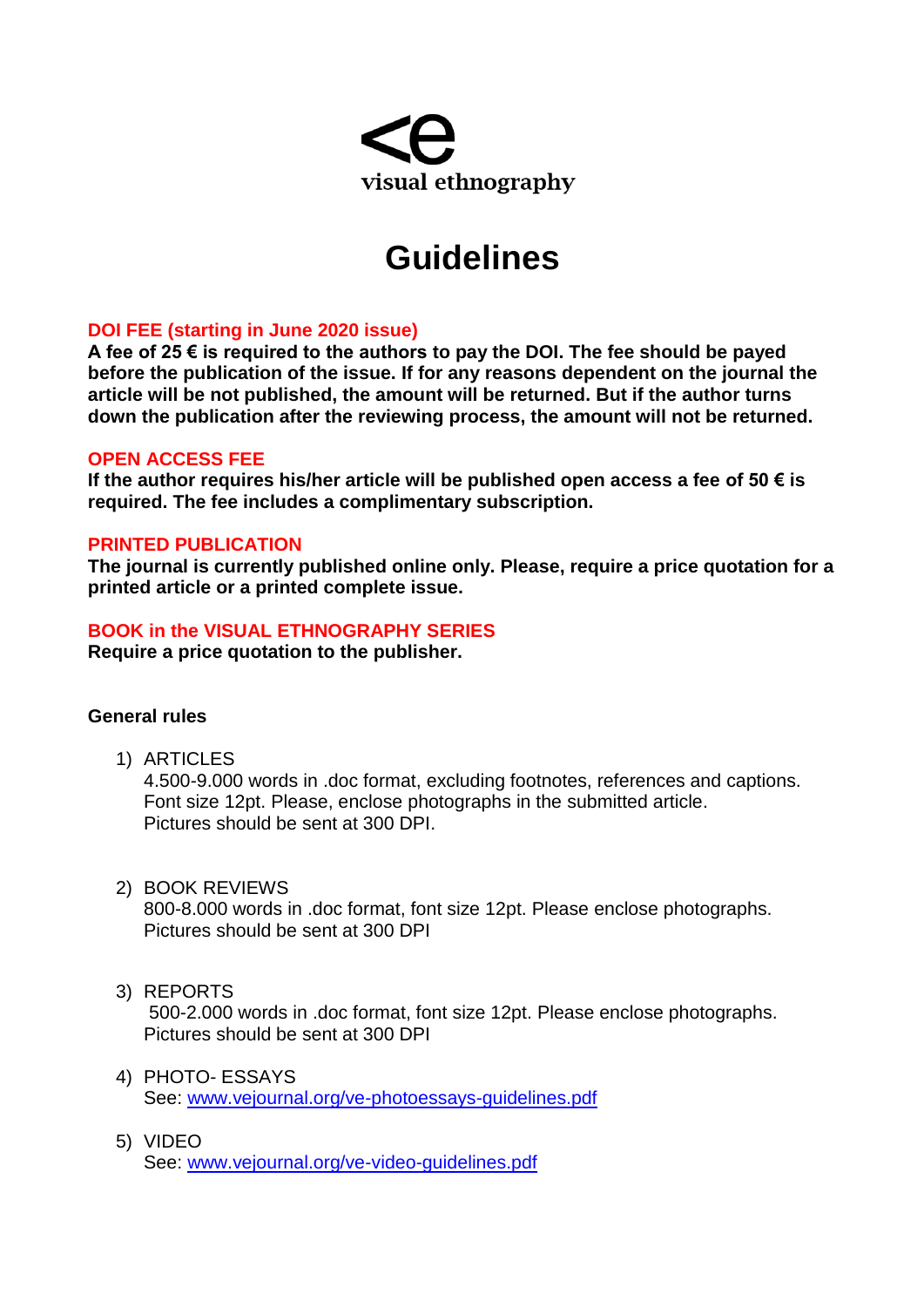# **EACH SUBMISSION should be accompanied by:**

1) English abstract;

2) Biographical note. If you want add more info about you, please include in the text a link to your web site;

- 3) A list of English keywords (5-10);
- 4) Email address;
- 5) At least one picture. The pictures should be at 300 DPI. Send the pictures via **Wetransfer** to [editor@vejournal.org](mailto:editor@vejournal.org)
- 6) Video in mp4 format. Upload the video in an online storage service and share with [editor@vejournal.org](mailto:editor@vejournal.org)

*Please, don't submit your proposal in August.*

# **Quotes**

Please use "…". Don't use «…» For single terms use '…'. Examples: 'Semitic peoples' or 'planned integration'

# **REFERENCES (examples)**

Please, pay attention that author's first name should be complete, not dotted.

# MACDOUGALL, David **NOT** MACDOUGALL, D.

1998 *Transcultural Cinema Princeton*. Princeton: Princeton University Press.

MIGNOLO, Walter - ESCOBAR, Arturo

2010 *Globalization and the Decolonial Option*. London: Routledge.

# ALPHEN, Ernst van

2002 Imagined Homelands. Re-mapping Cultural Identity. In *Mobilizing Place, Placing Mobility. The Politics of Representation in a Globalized World*. Ginette Verstraete & Tim Cresswell (éds). Amsterdam and New York: Rodopi. Pp. 53-70.

BARBASH, Ilisa

2001 Out of Words: The Æsthesodic Cine-Eye of Robert Gardner – An Exegesis and Interview. *Visual Anthropology*, 14 (4): 369-413.

# HEIKKI, Laitinen

1994 The many faces of the Joik. *Finnish Music Quarterly*, 4. Accessed online, May, 7- 2012:

http://www.fimic.fi/fimic/fimic.nsf/0/5CE3EAB9837ADFF8C225750C0044D747?ope ndocument

# **Film / Video / Multimedia**

RAGAZZI, Rossella